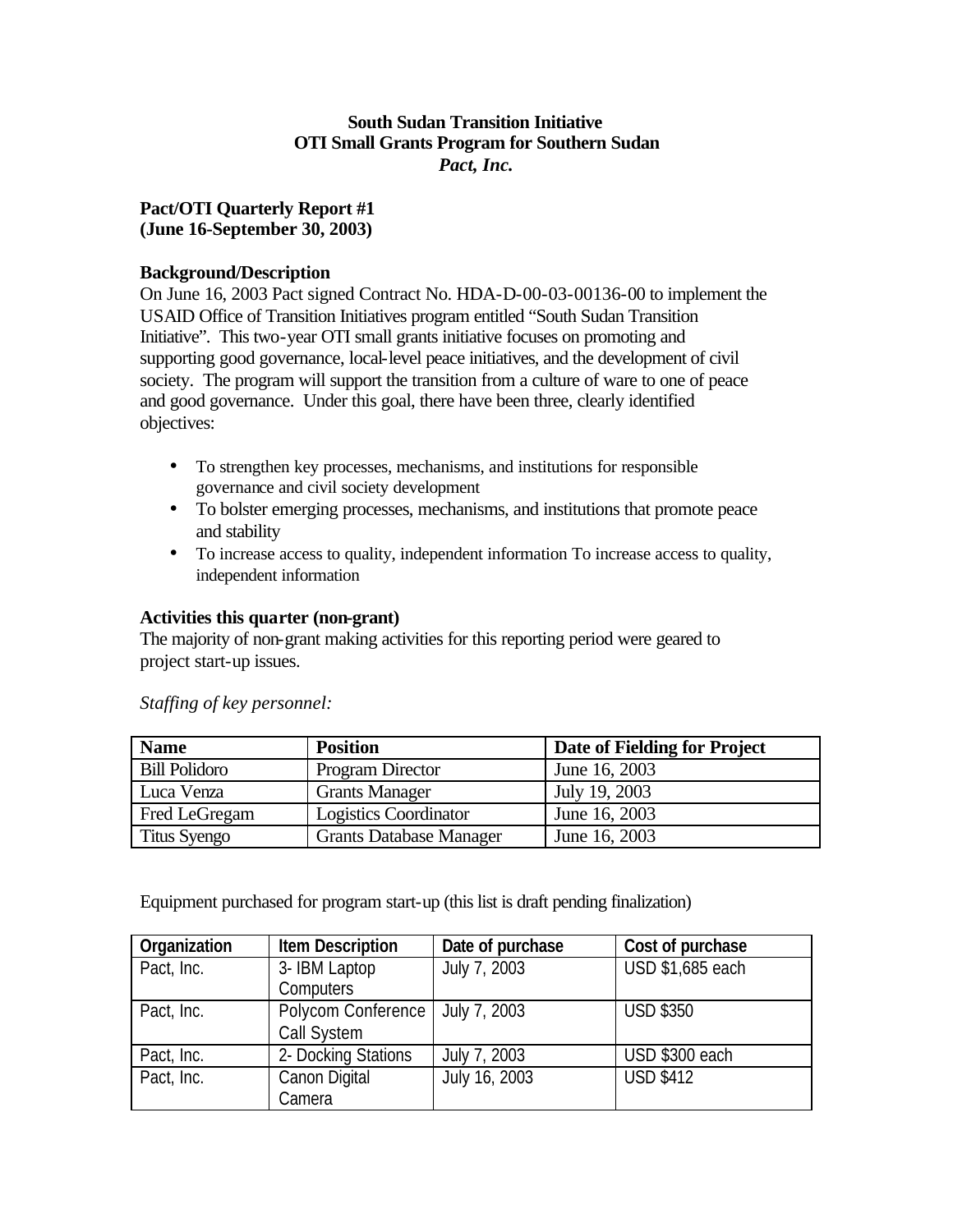| Pact Kenya -OTI  | Nissan Terrano II    | 31st July 2003            | Kshs. 3,100,000.00 |
|------------------|----------------------|---------------------------|--------------------|
| Pact Kenya -OTI  | Thuraya Satellite    | 10th September 2003       | USD \$1,372.00     |
|                  | Phone                |                           |                    |
| Pact Kenya - OTI | Digital Photocopier  | 3rd August 2003           | Kshs.139,552.65    |
| Pact Kenya - OTI | APC UPS Back Up      | 4 <sup>th</sup> June 2002 | Kshs. 11,682.00    |
| Pact Kenya - OTI | <b>DELL Optiplex</b> | 5 <sup>th</sup> June 2003 | Kshs.106,200.00    |
|                  | Computer             |                           |                    |
| Pact Kenya –     | Canon Digital        | 15th August 2003          | Kshs. 27,840.00    |
| <b>OTI</b>       | Camera               |                           |                    |

# Office and camp fit-out:

Office renovations in Nairobi were completed on August 18, 2003 and OTI staff moved into the offices immediately. Office includes a large conference room and complete printing and copying facilities.

Office renovations in Lokichoggio were initiated on September 8. Estimated completion date is mid-October.

Construction of Kapoeta – The construction of the camp began in early August with funding from both OTI and SPF. Construction has been broken down into two stages. Stage one consists of 6 tukuls, a kitchen, latrines and a cafateria. Stage one was complete in September 2003. Stage II is now underway. This stage consists of cement offices, additional tukuls for housing and a storage space. Stage II construction has an estimated completion date of December 31, 2003.

Systems and other activities:

- The OTI staff held several meetings with OTI stakeholders, including SPLM institutions, civil society and international and Sudanese NGOs/CBOs. The objectives of these meetings were to identify appropriate entry points for the OTI program and to ensure complementarity and minimize overlap with other USAID and other donor programs*.*
- The team also worked to establish foundations around technical strategies around health, agriculture, engaging civil society, peace and civic education, women's empowerment/engagement, engaging with youth, and entry points for governance related discussions/activities. Written strategies will be finalized in the second quarter of the program following the strategic plan finalization.
- *Database training:* The Grant Manager and Senior Grants Management Specialist for the Pact/OTI program attended database training in Washington DC on July  $10<sup>th</sup>$ . The Grants Database Manager attended similar training in August after traveling to the US. This orientation to the database provided Pact with the opportunity to review and make comments on format and structure. The OTI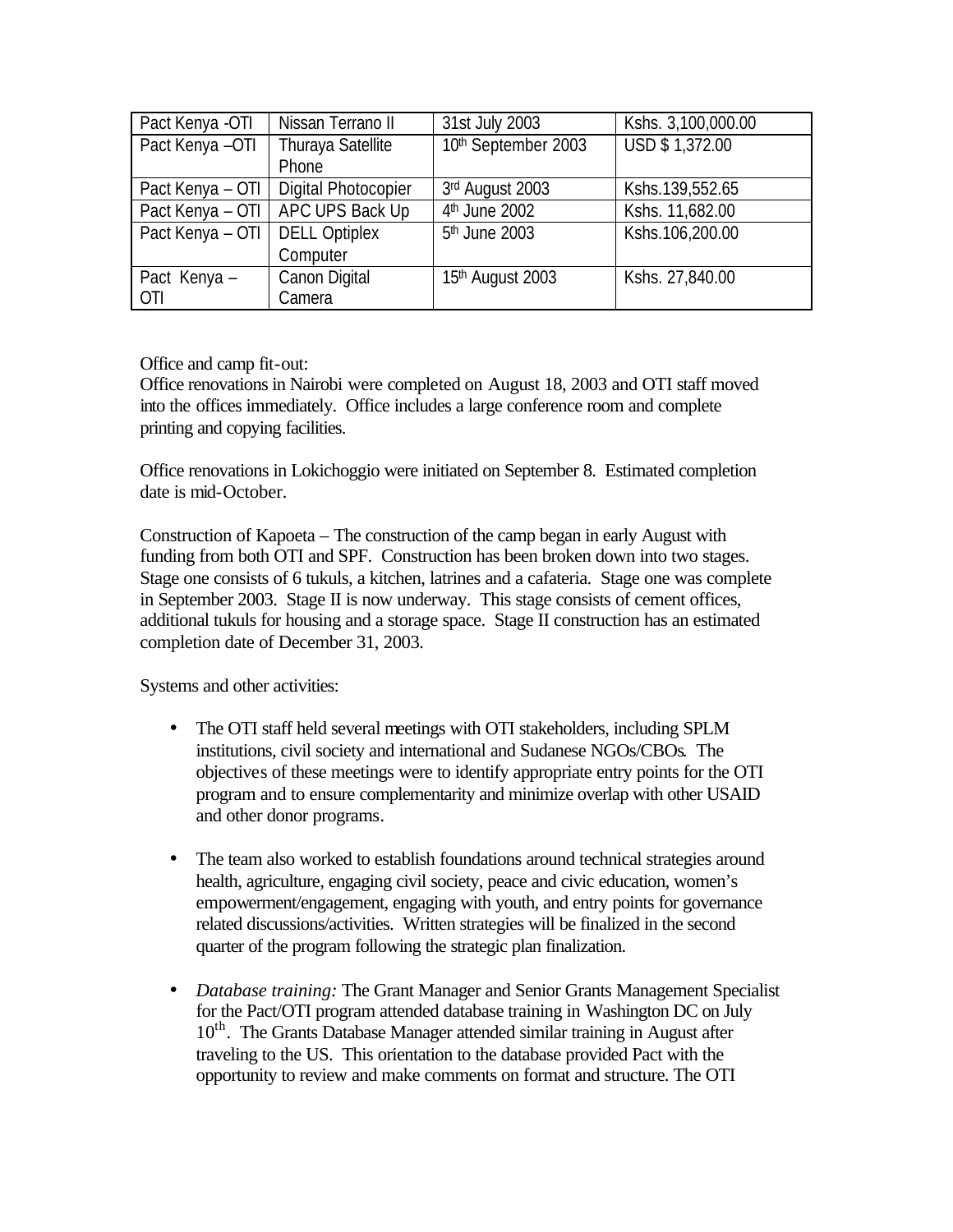Grants Database Manager has been updating the system as new grants are received, and has sent the most recent backend to OTI.

• *USAID/OTI Strategic Planning Session (September 30-October 3)* September 30-October 3 at the Safari Park Hotel in the Winner's Circle room. Pact provided the planning and organizing of the Strategic Planning Session (See attached E for a list of participants). The full Strategic Plan is currently being reviewed and commented on and a final strategy will be complete during the second quarter of the program.

#### *Grants activities in this quarter*

Much of the grant activity during this reporting period focused on setting a foundation for awards around the three result areas. The grant pipeline (by results area) is included as Attachment D. During the period, two awards were finalized.

#### **To strengthen key processes, mechanisms, and institutions for responsible governance and civil society development**

With \$500,000 funding from USAID/CCM, the U.S. Government, through the Pact OTI contract, committed to partially funding and assisting in the organization of the All South Convention. This Convention will be play a pivotal role in articulating the vision and structures of the emerging governing institutions in southern Sudan. On 29 September, Pact provided the SPLM committee chair (James Wani Igga) with pre-award authorization leading to the initial planning, and ensuring communications through the provision of a satellite phone. The pre-award authorization was signed on September 22nd, the Satellite Telephone phone was procured and delivered to the committee chair on October 3rd. On-going constraints relate to the availability of the planning committee members, who are currently engaged in the broader peace discussions in Naivasha, and the identification of other sources of funding to cover convention costs, estimated to be 1.2 million, continue to hamper rapid implementation of foundation work. In addition, it is increasingly clear that current Pact staff will not be sufficient to cover the gambit of activities required to prepare so skilled consultants will be brought on to help with organization (pending a contract adjustment). The conference is anticipated for the first quarter of 2004. Attendance will be significant (as many as 4,000) with a duration of 3-4 weeks.

# **To bolster emerging processes, mechanisms, and institutions that promote peace and stability**

No grants awarded under this result area this reporting period.

#### **To increase access to quality, independent information**

Pact/OTI issued an \$85,000 in-kind equipment grant to the Sudan Development Trust for communications equipment leading to the publication of the first independent newspaper in southern Sudan called the *Sudan Mirror*. The paper printed and distributed 30,000 copies of the first edition on 6 October 2003. The paper has been met with great enthusiasm and initial content reviews are very positive. The paper will continue to print on a fortnightly basis (next printing scheduled for October 17th)--see attachment F for more information.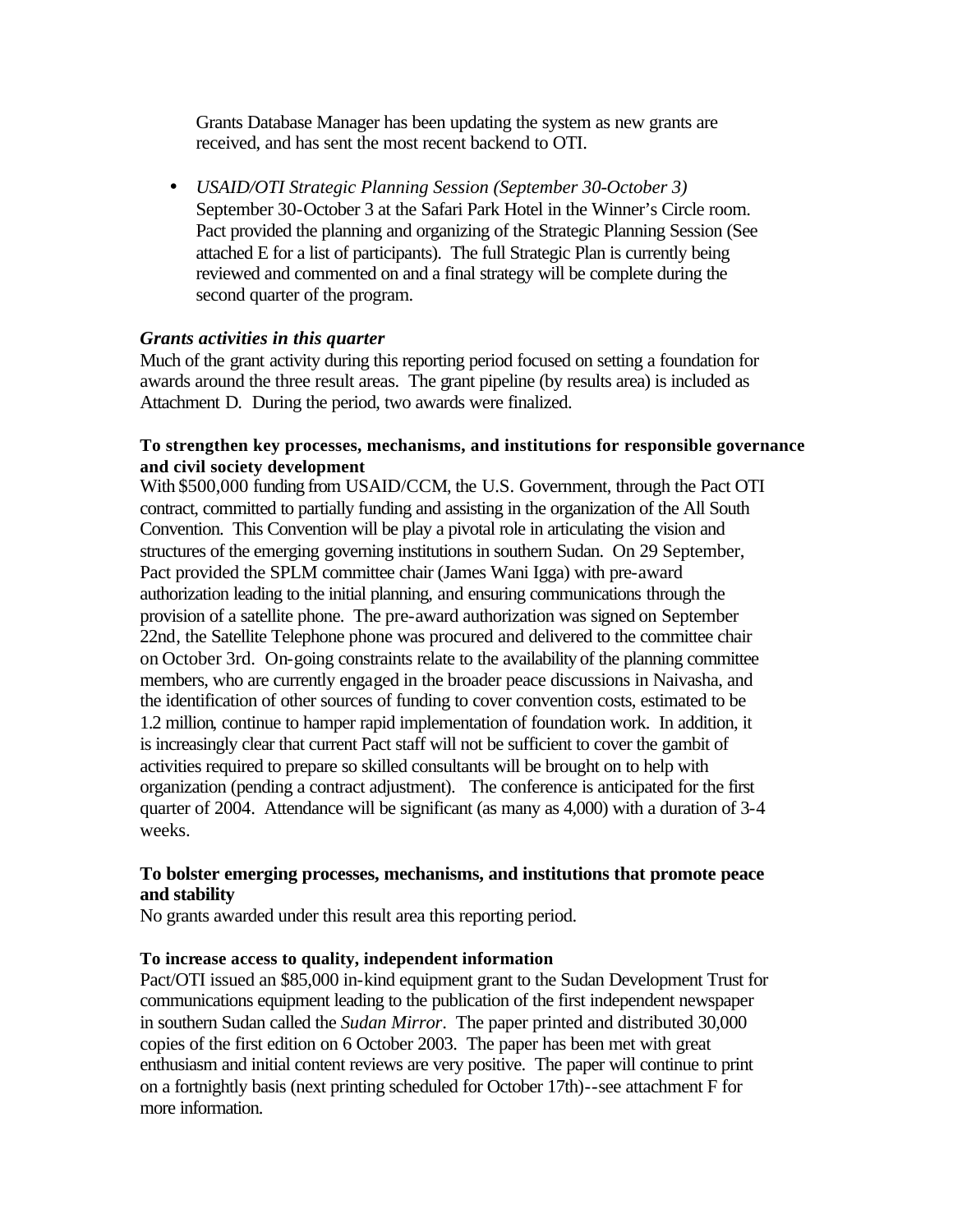# *Travel this quarter*

| Name         | Dates of Travel            | Location       | Purpose                                         |
|--------------|----------------------------|----------------|-------------------------------------------------|
| Luca         | July $18^{\text{th}}$ (one | DC to Nairobi  | Fielding to post                                |
| Venza        | way)                       |                |                                                 |
| <b>Titus</b> | August 11-25               | Nairobi-DC-    | Database training                               |
| Syengo       |                            | Nairobi        |                                                 |
| Luca         | August 22-29               | Nairobi to Yei | Field visit to Yei helped establish the         |
| Venza        |                            |                | foundation of engagement with many key          |
|              |                            |                | SPLM institutions in Western Equatoria          |
|              |                            |                | including DATT and women's secretariat in       |
|              |                            |                | Yei. In addition, all active NGOs in Yei town   |
|              |                            |                | were visit to feed help inform entry points for |
|              |                            |                | OTI programs (see attachment A).                |
| Luca         | September 7-13             | Nairobi-       | Field visit to Yei helped establish the         |
| Venza        |                            | Rumbek-        | foundation of engagement with many key          |
|              |                            | Nairobi        | SPLM institutions in Bahr el Ghazal             |
|              |                            |                | including the SRRC (see attachment B). In       |
|              |                            |                | addition, a preliminary assessment was done     |
|              |                            |                | of women's activities in Rumbek town,           |
|              |                            |                | primarily by the Women of PanDa Hotel,          |
|              |                            |                | KonyRot Women's group, and Bahr el              |
|              |                            |                | <b>Ghazal Women's Development Center (see</b>   |
|              |                            |                | attachment C).                                  |
| Fred         | September 28 to            | Nairobi-       | Logistics trouble-shooting during camp          |
| LeGreg       | October 2                  | Kapoeta-       | construction                                    |
| am           |                            | Nairobi        |                                                 |

# *Grant activities anticipated for the following quarter (see attachment D—weekly tracking chart)*

Since the inception of the program, the OTI team has worked with stakeholders to hammer out appropriate strategies for gender issues, civic education, civil society mapping and empowerment. The ultimate objective is to ensure that appropriate issues relating to each are brought to the national convention and that OTI investments are targeted and results oriented. (We can highlight the strategies we have for each area to date.)

# *Regional Level Dialogues*

The following regional dialogues are all planned to take place in November 2003/Early December. They are being planned in partnership with the SPLM Women's Secretariat, Christian Aid and Pact:

- 1) Nuba Regional Women's Conference
- 2) Bahr el Ghazal Regional Women's Conference
- 3) Upper Nile Women's Regional Conference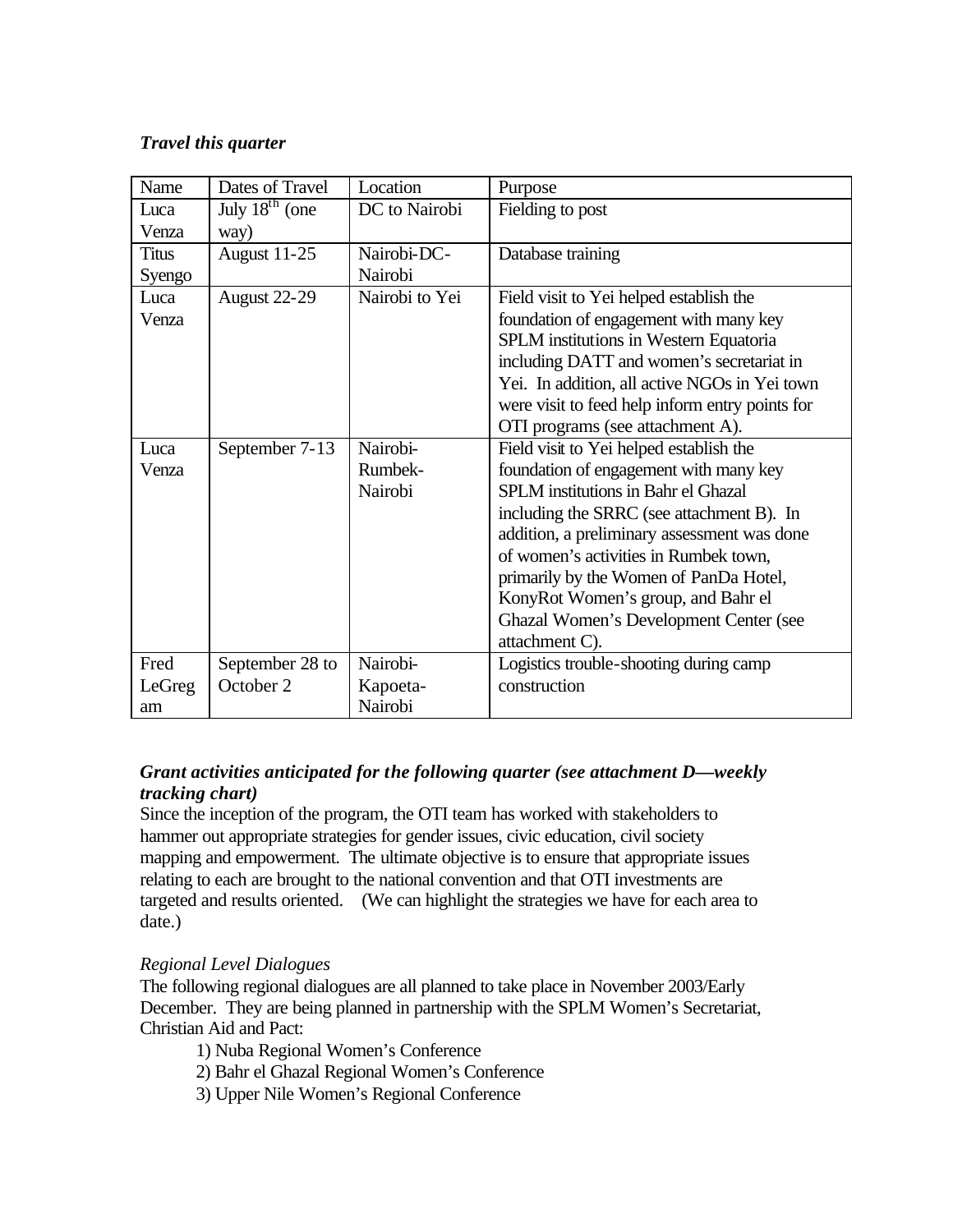4) Funj Regional Women's Conference

#### *Networking Organizations*

1) Civil Society Mapping and Mobilization- Pact is engaging with Sudanese NGOs by region to performing comprehensive mapping and networking exercises. To date, ACAD, Vetworks, NRRDO, and ROOF have submitted concepts that will be carried out in the last quarter of 2003.

2) Peace and Civic Education- BYDA has organized a membership of Civic Education implementing agencies to develop sub-national materials around formal and informal sectors for all of south Sudan. Will begin early to mid October and comprehensive funding will follow shortly.

#### *Communications*

1) South Sudan Post- Anticipating the immanent signature of a \$28,000 grant with the Center for Documentation and advocacy for the publication of 2,000 copies of a magazine focused on south Sudan.

#### *Agriculture*

1) Agriculture Policy Workshops- 15 October, enter into initial conversations about funding regional workshops in 5 regions to discuss key points around developing agriculture policy.

#### *Projected travel in coming quarter*

| <b>Name</b>   | <b>Date</b>           | <b>Location</b> | <b>Purpose</b>                     |
|---------------|-----------------------|-----------------|------------------------------------|
| Bill, Fred,   | Mid-October           | Kapoeta, Rumbek | Site visit and planning, visits to |
| <b>Titus</b>  |                       |                 | local CSOs to scout potential      |
|               |                       |                 | grants.                            |
| Paul, Keer    | Late October          | Abyei/Aweil     | Visit on going activities during   |
|               |                       |                 | Natsios visit.                     |
| Luca          | Early                 | Funj            | Visit potential grant sites,       |
|               | November              |                 | especially news-paper and local    |
|               |                       |                 | CSOs. Explore cross border         |
|               |                       |                 | linkages.                          |
| Luca and Paul | Mid-November          | <b>Nuba</b>     | Visit potential grant sites,       |
|               |                       |                 | especially radio and local CSOs.   |
|               |                       |                 | Explore cross border linkages.     |
| Fred          | Mid-November          | <b>Rumbek</b>   | Follow up on camp                  |
|               |                       |                 | development                        |
| Luca          | <b>Early December</b> | Western         | Follow up with Anne Itto on Ag     |
|               |                       | Equatoria       | and Women's research. Visit        |
|               |                       |                 | Wani Igga about Convention.        |
| Bill, Fred    | <b>Early December</b> | Ayod            | Visit potential camp site and      |
|               |                       |                 | negotiate with officials           |